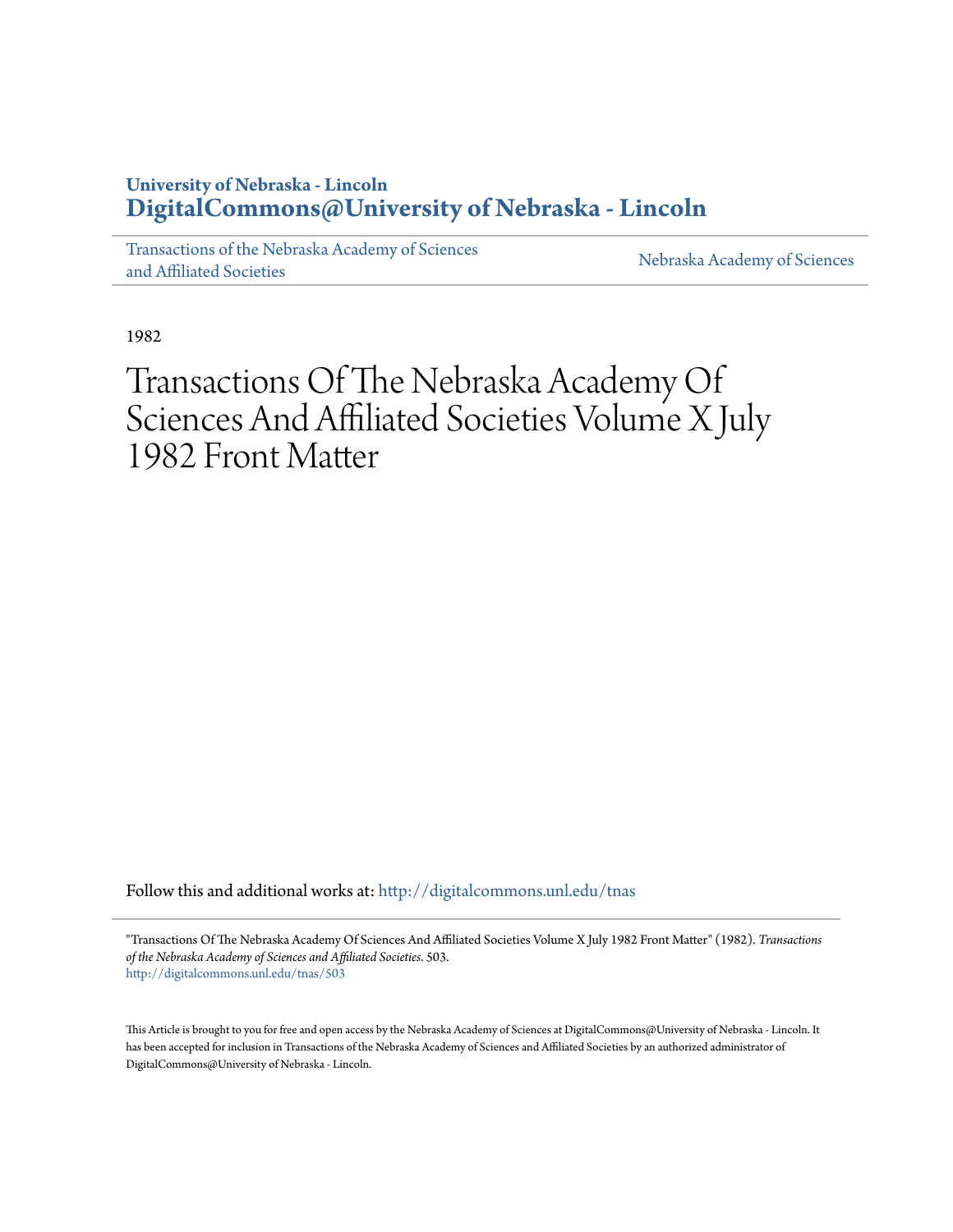### **STATE BOARD OF EDUCATION AND STATE BOARD OF VOCATIONAL EDUCATION**

Waiter M. Thompson, president Margaret Lockwood, vice-president Cynthia H. Milligan James Monahan Helen Greene William Marshall III Arlene E. Hart William C. Ramsey

Oakland Gering Lincoln Omaha Ashland Grand Island Sargent Omaha

District 3 District 6 District I District 2 District 4 District 5 District 7 District 8

#### **DEPARTMENT OF EDUCATION**

Anne Campbell, Commissioner of Education Gregg Otte, Supervisor of Information & Publications 301 Centennial Mall South Lincoln, Nebraska 68509

### ESTABLISHMENT OF THE TRANSACTIONS OF THE NEBRASKA ACADEMY OF SCIENCES

In 1969, during its eightieth session, the State Legislature of Nebraska passed Legislative Bill 776, which appropriated funds to aid the Nebraska Academy of Sciences in the publication of scientific works submitted by Nebraska scientists. Volumes I and 11 of the *Transactions* were published under this arrangement, but Volume III was privately financed. Volume IV and succeeding volumes are being published under the auspices of the Nebraska Department of Education with funds authorized by the State Legislature, supported by the Governor.

### **Printed by THE NEBRASKA DEPARTMENT OF EDUCATION Lincoln, Nebraska**

**1982** 

This cover design represents the merging of the disciplines of the biological and social sciences with those of the earth and physical sciences.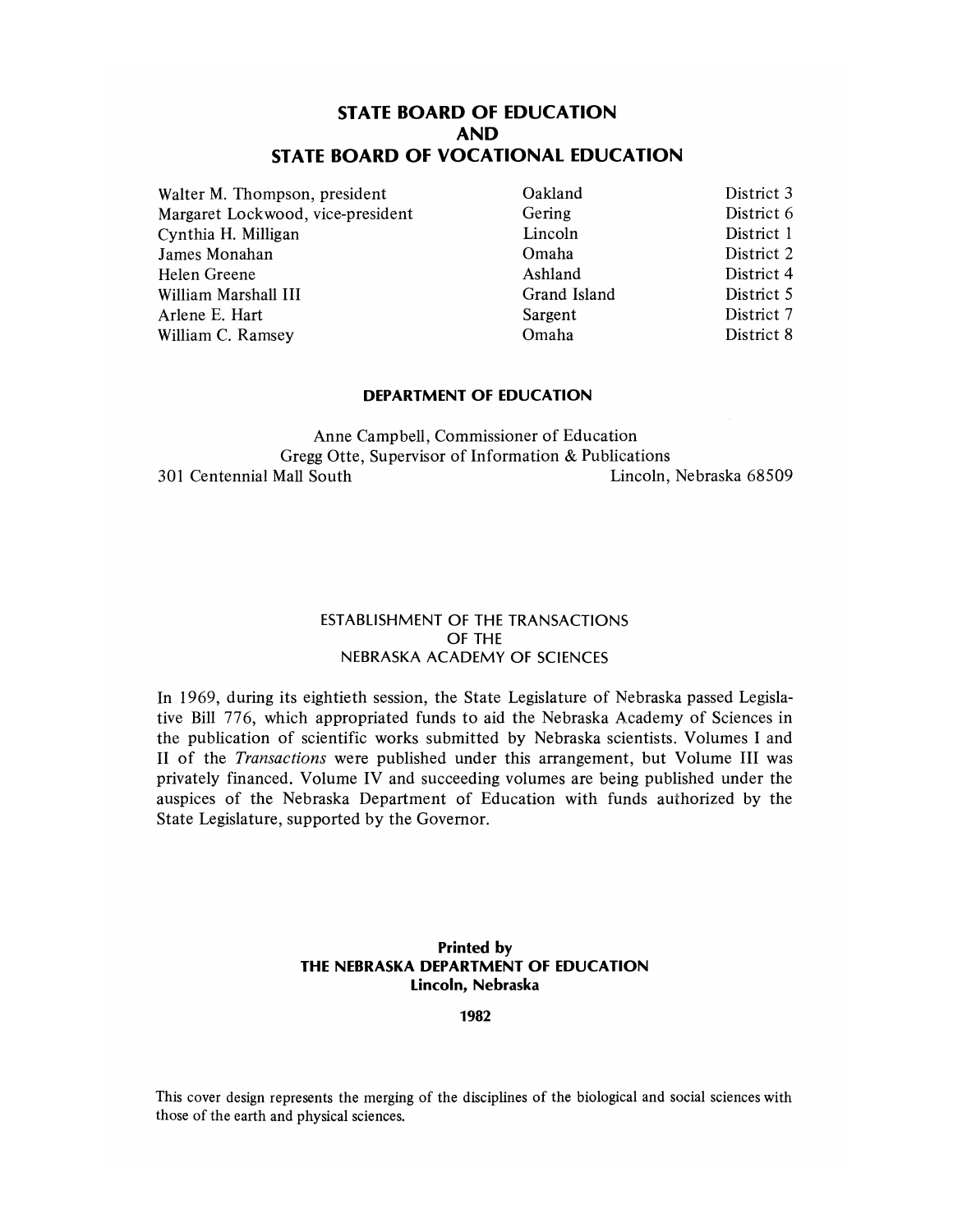# **TRANSACTIONS**

# of the

# **NEBRASKA ACADEMY OF SCIENCES**

# **and Affiliated Societies**

# **Volume X**

# **July 1982**

### **AFFILIATED SOCIETIES**

American Association of Physics Teachers, Nebraska Section, AAPT Greater Nebraska Association of Teachers of Science, GNATS Nebraska Chapter National Council for Geographic Education Nebraska Geological Society Nebraska Ornithologists' Union Nebraska Psychological Association Nebraska Section Mathematical Association of America Institute for Tertiary and Quaternary Studies, TER-QUA Lincoln Gem and Mineral Club, Inc.

The Nebraska Academy of Sciences was founded 30 January 1880 and is affiliated with the American Association for the Advancement of Science and the National Association of Academies of Science.

ALL PERSONS interested in science, including the changing environments in the Great Plains, are welcome to become members in the Nebraska Academy of Sciences.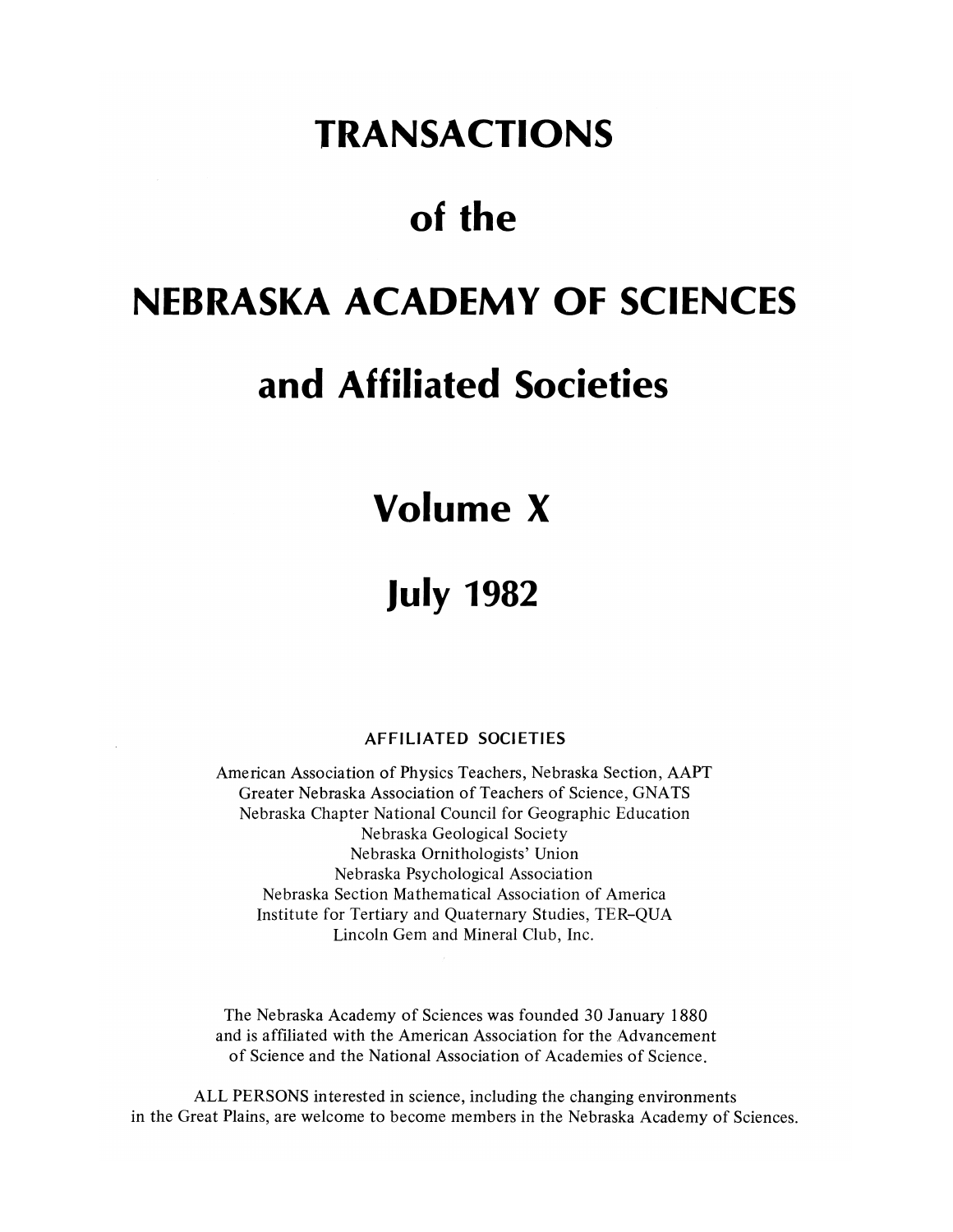## **NEBRASKA ACADEMY OF SCIENCES, INC. 306 Morrill Hall, 14th and U Streets Lincoln, Nebraska 68588-0339**

### **OFFICERS**

| President: 1981-82               | Carl Throckmorton, Hastings College                 |
|----------------------------------|-----------------------------------------------------|
| President: 1982-83               | Thomas B. Bragg, University of Nebraska at Omaha    |
| President Elect: 1982-83         | Ronald R. Weedon, Chadron State College             |
| Executive Director: 1982-85      | C. Bertrand Schultz, University of Nebraska–Lincoln |
| Treasurer: 1981-83               | Robert B. Johnston, University of Nebraska-Lincoln  |
| Corresponding Secretary: 1981-83 | T. Mylan Stout, University of Nebraska-Lincoln      |
| Recording Secretary: 1982-84     | Karen Messenger, University of Nebraska–Lincoln     |
| Councillors:<br>1979-82          | Claire M. Oswald, College of Saint Mary             |
| 1980-83                          | Robert C. Sutherland, Wayne State College           |
| 1981-84                          | Rosalind Morris, University of Nebraska-Lincoln     |
| 1982-85                          | Carl Throckmorton, Hastings College                 |
| Collegiate Academy:              | Marvin Bichel, Nebraska Wesleyan University         |
|                                  | Walter R. French, Jr., Nebraska Wesleyan University |
| Junior Academy:                  | Donald Woodburn, Nebraska Department of Education   |
| Science Teaching:                | Patrick Geary, ESU No. 3, Omaha                     |
|                                  | Charles Lang, Westside High, Omaha                  |
| AAAS and NAAS Representative:    | Claire M. Oswald, College of Saint Mary             |
| Long-Range Planning:             | Walter Mientka, University of Nebraska–Lincoln      |
|                                  | Claire M. Oswald, College of Saint Mary             |
|                                  | Theodore J. Urban, Creighton University             |
| Program Chairman:                | Albert W. Zechmann, University of Nebraska–Lincoln  |

### **POLICY COMMITTEE 1981-1982**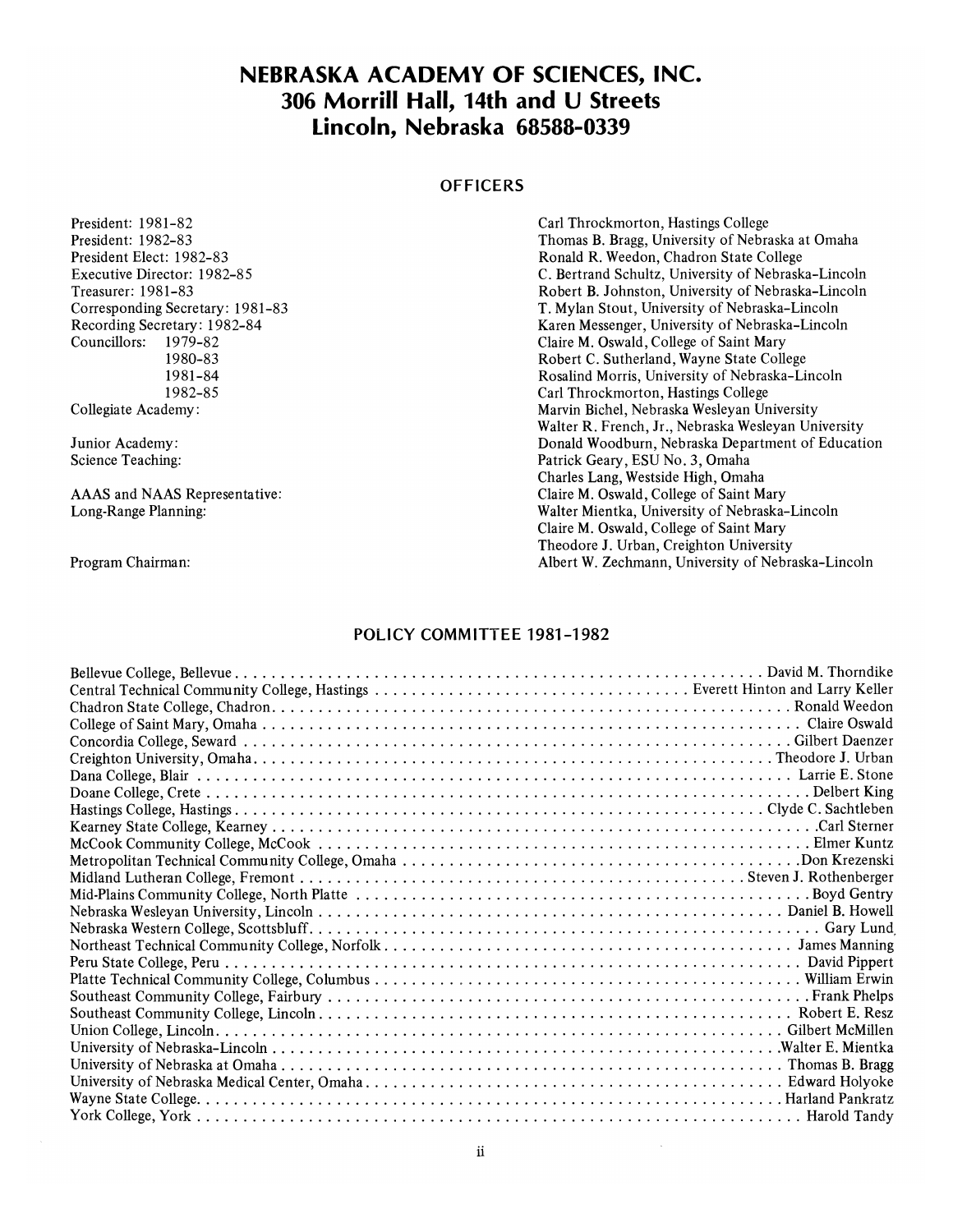# **TRANSACTIONS**  of the **NEBRASKA ACADEMY OF SCIENCES**

Volume X

July 1982

Page

## **CONTENTS**

| A preliminary history of the Nebraska Academy of Sciences, 1880-1982 |
|----------------------------------------------------------------------|

### BIOLOGICAL AND MEDICAL SCIENCES

| Changes in moisture content of little bluestem (Andropogon scoparius)<br>standing dead following rainfall     |
|---------------------------------------------------------------------------------------------------------------|
|                                                                                                               |
| Loss of trees in Nemaha County, Nebraska, since 1856 due to<br>agricultural expansion                         |
|                                                                                                               |
| Food habits of the red fox in Nebraska                                                                        |
| A bryological survey of north-central Nebraska                                                                |
| Contributions to the bryology of Nebraska                                                                     |
| <b>EARTH SCIENCES</b>                                                                                         |
| Two-ice-lobe model for Kansan glaciation                                                                      |
| New herpetological species and records from the Norden Bridge<br>Fauna (Miocene: Late Barstovian) of Nebraska |
|                                                                                                               |
| A fossil snake (Elaphe vulpina) from a Pliocene ash bed in Nebraska                                           |
|                                                                                                               |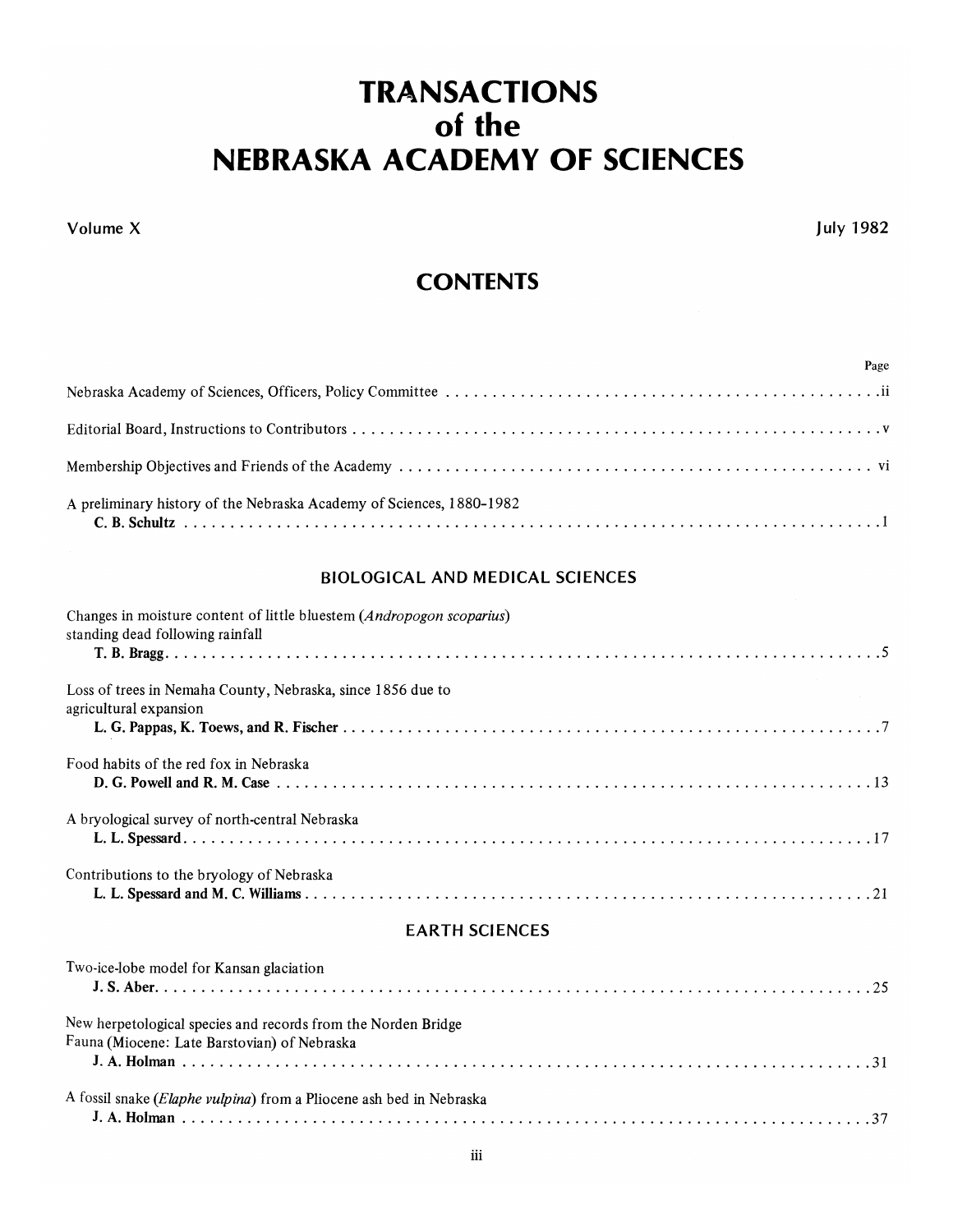## **NEBRASKA ACADEMY OF SCIENCES, INC.**

The membership of the Academy consists of those individuals and institutions interested in science, and those persons actively working and contributing to science in the state of Nebraska. It includes nonprofessional persons, as well as representatives from education, the professions, industry, and governmental agencies.

The Academy was organized in 1880 in Omaha with 75 charter members, and reorganized in 1891 in Lincoln.

The Academy was incorporated in 1950 as a nonprofit educational institution, and it is neither a state agency, nor is it sponsored by any particular university, college, or other Nebraska educational organization. In 1963 the Internal Revenue Service established the Academy's rating as "Section 501(c)(3)" of the Internal Revenue Code. The Policy Committee of the Academy is made up of one representative from each of the colleges and universities of the state.

#### **OBJECTIVES**

The objectives of the organization are to further the work of scientists and science teachers in the high schools and colleges of the state, to facilitate cooperation among them, to improve the effectiveness of science in the promotion of human welfare, and to increase public understanding and appreciation of the importance and promise of science in human progress.

#### RESOLUTION

The following resolution concerning our environment was recently approved by the Academy membership:

Be it resolved that the Nebraska Academy of Sciences, as the principal organization representing the scientists of the state, is greatly concerned with the deterioration of the environment. The scientific talent of Nebraska is considerable, and it is hoped that individually and collectively it may be better utilized by both state and federal agencies in addressing problems of destruction of trees, native prairie, groundwater resources, and habitats.

### "FRIEND OF SCIENCE" AWARDS

These awards are given to persons who are not actively engaged in scientific teaching or research, but who have shown unusual interest in promoting science and in sponsoring scientific programs in Nebraska. The following Nebraskans have received a Friend of Science Award: Mrs. Mabel L. Criss, Omaha (1970); Dr. WaIter D. Behlen, Columbus (1976); Dr. Vance D. Rogers, Lincoln (1977); George and Olivia Lincoln, Lincoln (1980); and Mr. and Mrs. Thomas C. Woods, Jr., Lincoln (1981).

#### FRIENDS OF THE ACADEMY

The following organizations and individuals have shown interest in the program of the Nebraska Academy of Sciences, and have generously provided funds (including donations for scholarships, memorials, and research) during the past six years in order to help expand the work of the Academy in promoting research and good basic teaching of science and technology in the science departments of the high schools, community colleges, colleges, and universities of the state:

Mr. and Mrs. R. D. Amen, Lincoln Roger Anderson, Lincoln Emery L. Blue, Lincoln Commonwealth Electric Co., Lincoln Cooper Foundation, Lincoln Frank Crabill, Riverside, Connecticut Dobson Brothers Construction, Lincoln Dorsey Laboratories, Wander Foundation, Lincoln Mrs. Loren Eiseley, Wynnewood, Pennsylvania James Ferris, Lincoln Mfg. Co., Lincoln First National Bank, Lincoln Garvey Family Foundation, Wichita, Kansas Mrs. Mica Kubicek, Guaynabo, Puerto Rico Miss Mica Ann Kubicek, Guaynabo, Puerto Rico Dr. Lewis E. Harris, Harris Laboratories Inc., Lincoln The InterNorth Foundation, Omaha Jewish Welfare Federation, Lincoln

David B. Jones, Worthington, Minnesota Mr. and Mrs. Oliver Joy, Lincoln Peter Kiewit Company Foundation, Omaha Mr. and Mrs. George Lincoln, Lincoln Family Foundation, Lincoln Earl Luff, Lincoln Steel Division, Lincoln National Bank of Commerce, Lincoln Norden Laboratories, Lincoln Northwestern Bell, Omaha Mrs. Merril Reller, Lincoln Don C. Ross, Wichita, Kansas C. Bertrand Schultz, Lincoln Marian R. Schultz, Lincoln Security Mutual Life Insurance Co., Lincoln Mr. and Mrs. T. Mylan Stout, Lincoln Mr. and Mrs. Lynn Robert Wolfe, Boulder, Colorado Woodman Accident and Life Co., Lincoln Mr. and Mrs. Thomas C. Woods, Jr., Lincoln